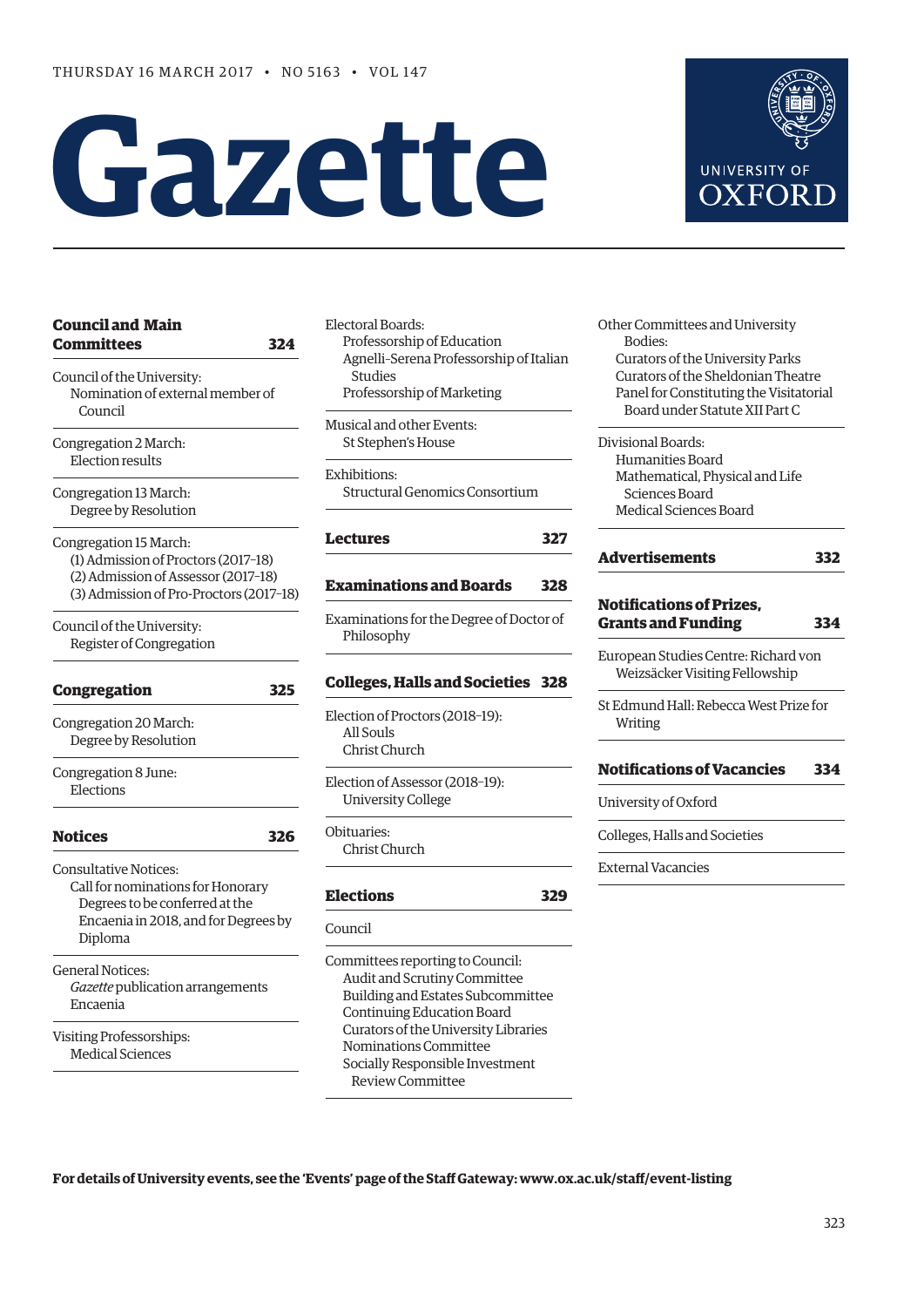## <span id="page-1-0"></span>Council and Main Committees

#### **Council of the University**

#### **Nomination of external member of Council**

Under regulation 9.3 of Congregation Regulations 2 of 2002, the nomination below shall be deemed to be approved unless not later than **4pm on Thursday, 13 April**, the Registrar has received from not fewer than 20 members of Congregation a written request for a postal ballot to be taken in respect of that nomination.

#### **Approval of the nomination of Dame Kate Barker as an external member of Council**

The nomination by Council, under the provisions of section 4 (7)–(10) of Statute VI, of Dame Kate Barker to fill the vacancy left by Sir Crispin Davis, who stood down after two terms as an external member of Council, is submitted for approval.

#### *Notes on the nominated external member of Council*

Dame Kate Barker, a business economist with extensive experience in both the public and private sectors, was made Dame Commander of the Order of the British Empire for services to the economy in 2014. She graduated in Philosophy, Politics and Economics (St Hilda's 1976) and subsequently worked as an economist at the National Institute for Economic and Social Research, Ford of Europe and the Confederation of British Industry, where she was Chief Economic Advisor.

From 2001 to 2010 she was a member of the Monetary Policy Committee at the Bank of England. During this time she led two major public policy reviews commissioned by the then Chancellor and the Secretary of State for Communities and Local Government: the Barker Review of UK Housing Supply (2003–4); and the Barker Review of Land-Use Planning (2005–6). She later chaired the Commission on the Future of Health and Social Care in England for the King's Fund. Until 2010 she was a member and then Chair of the Board of Governors at Anglia Ruskin University. More recently she has been a senior advisor to Credit Suisse and a

non-executive director of Electra Private Equity plc.

Dame Kate is currently the Chair of Trustees at the British Coal Staff Superannuation Scheme and holds non-executive directorships at Yorkshire Building Society and Taylor Wimpey plc, at which she is a member of the audit, risk and remuneration committees. She is also Chair of the Consumer Prices Stakeholder Panel at the Office for National Statistics and a non-executive member of the Office for Budget Responsibility.

#### **Congregation** 2 March

#### **Election results**

#### POOL FOR CONSTITUTING PANELS CONVENED UNDER STATUTE XII PARTS B, D AND H

*Four members of Congregation to whom Statute XII applies to represent the Division of Mathematical, Physical and Life Sciences, elected by members of Congregation*

On Thursday, 2 March, the following were duly elected to the above Pool to hold office until HT 2021:

Gwen Booth, MA PhD Camb, Mathematical, Physical and Life Sciences Division

Veronica McGowan, BSc Lond, PhD Warw, Department of Plant Sciences

Rosie Mortimer, MA Oxf, Department of Chemistry

Charlotte Sweeney, BSc Sus, MBA PhD Open, Department of Materials

[The votes recorded were: for Dr Booth, 275; for Professor Grovenor, 190; for Dr McGowan, 275; for Ms Mortimer, 360; and for Dr Sweeney, 249.]

*Four members of Congregation to whom Statute XII applies to represent University Administration and Services (UAS), elected by members of Congregation*

On Thursday, 2 March, the following were duly elected to the above Pool to hold office until HT 2021:

Victoria Pearson, BA LLB Auckland, Public Affairs Directorate

Stephen Purbrick, BA York, Finance Division

Sara C Smith, MA Oxf, Equality and Diversity Unit

Clare Wakeham, MA MSc Oxf, Oxford Learning Institute

[The votes recorded were: for Ms Makkreel, 153; for Mr Moss, 169; for Ms Pearson, 248; for Mr Purbrick, 204; for Ms Smith, 305; and for Mrs Wakeham, 318.]

#### **Congregation** 13 March

#### **Degree by Resolution**

*This content has been removed as it contains personal information protected under the Data Protection Act.*

| Congregation | 15 March |
|--------------|----------|
|--------------|----------|

#### **(1) Admission of Proctors (2017–18)**

Edward Bispham, MA DPhil Oxf, Fellow of Brasenose, and Dan Hicks, MA Oxf, PhD Brist, Fellow of St Cross, were presented to the Vice-Chancellor and admitted to office, the former as Senior Proctor and the latter as Junior Proctor, for the ensuing year.

#### **(2) Admission of Assessor (2017–18)**

Stefan Enchelmaier, LLM Edin, MA Oxf, Dr iur Bonn, habil Munich, Fellow of Lincoln, was presented to the Vice-Chancellor and admitted to office as Assessor for the ensuing year.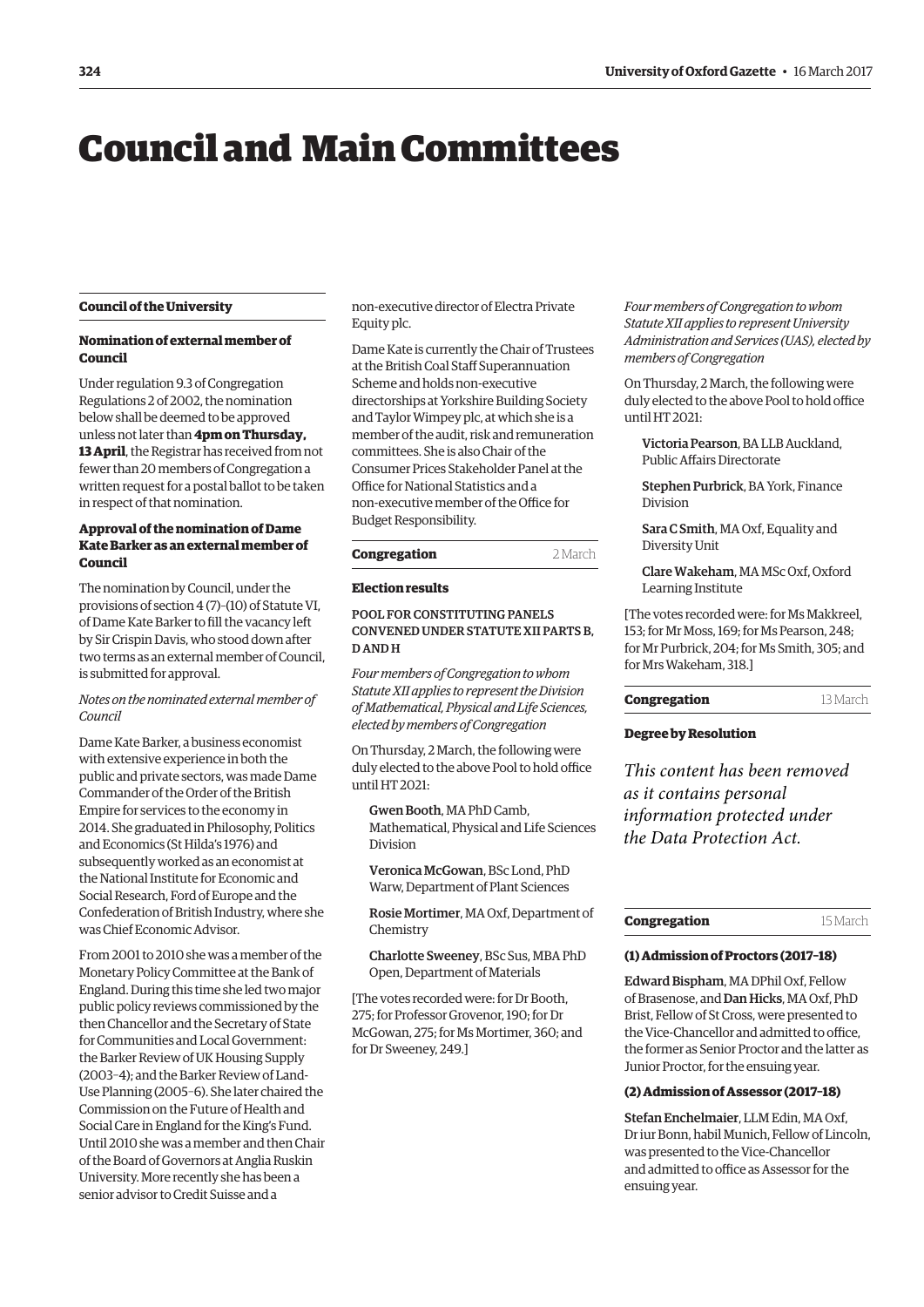## Congregation

#### <span id="page-2-0"></span>**(3) Admission of Pro-Proctors (2017–18)**

The Senior Proctor nominated Professor Elspeth Garman, BSc Durh, DPhil Oxf, Fellow of Brasenose, and Dr Ferdinand Rauch, MA PhD Vienna, Fellow of Brasenose, to be his Deputies.

The Junior Proctor nominated The Revd Dr Elizabeth Macfarlane, BA DPhil Oxf, Fellow of St John's, and Dr Iain Morley, BSc Stir, MA R'dg, PhD Camb, DPhil Oxf, Fellow of St Hugh's, to be his Deputies.

The Deputies were presented to the Vice-Chancellor and admitted to office.

#### **Council of the University**

#### **Register of Congregation**

The Vice-Chancellor reports that the following names have been added to the Register of Congregation:

Butler, M I, RDM Strategic Clutterbuck, E A, Oxford Vaccine Group Leiblich, A W, Balliol Mycock, L J, Somerville Pawson, R, Faculty of Clinical Medicine

#### **Congregation** 20 March

**Degree by Resolution**

*This content has been removed as it contains personal information protected under the Data Protection Act.*

#### **Note on procedures in Congregation**

¶ Business in Congregation is conducted in accordance with Congregation Regulations 2 of 2002 [\(www.admin.ox.ac.uk/statutes/](http://www.admin.ox.ac.uk/statutes/regulations/529-122.shtml) [regulations/529-122.shtml\). A p](http://www.admin.ox.ac.uk/statutes/regulations/529-122.shtml)rintout of these regulations, or of any statute or other regulations, is available from the Council Secretariat on request. A member of Congregation seeking advice on questions relating to its procedures, other than elections, should contact Mrs F Burchett at the University Offices, Wellington Square (telephone: (2)80199; email: felicity. [burchett@admin.ox.ac.uk\); questions](mailto:felicity.burchett@admin.ox.ac.uk)  relating to elections should be directed to the Elections Officer, Ms S L S Mulvihill [\(telephone: \(2\)80463; email: elections.](mailto:elections.office@admin.ox.ac.uk) office@admin.ox.ac.uk).

| Congregation | 8 June |
|--------------|--------|

#### **Elections**

#### COUNCIL.

#### COMMITTEES REPORTING TO COUNCIL

Audit and Scrutiny Committee Buildings and Estates Subcommittee Continuing Education Board Curators of the University Libraries Nominations Committee Socially Responsible Investment Review Committee

#### OTHER COMMITTEES AND UNIVERSITY **BODIES**

Curators of the University Parks Curators of the Sheldonian Theatre Panel for Constituting the Visitatorial Board under Statute XII Part C

#### DIVISIONAL BOARDS

Humanities Board Mathematical, Physical and Life Sciences Board Medical Sciences Board

Details are in '[Elections'](#page-6-0) section below.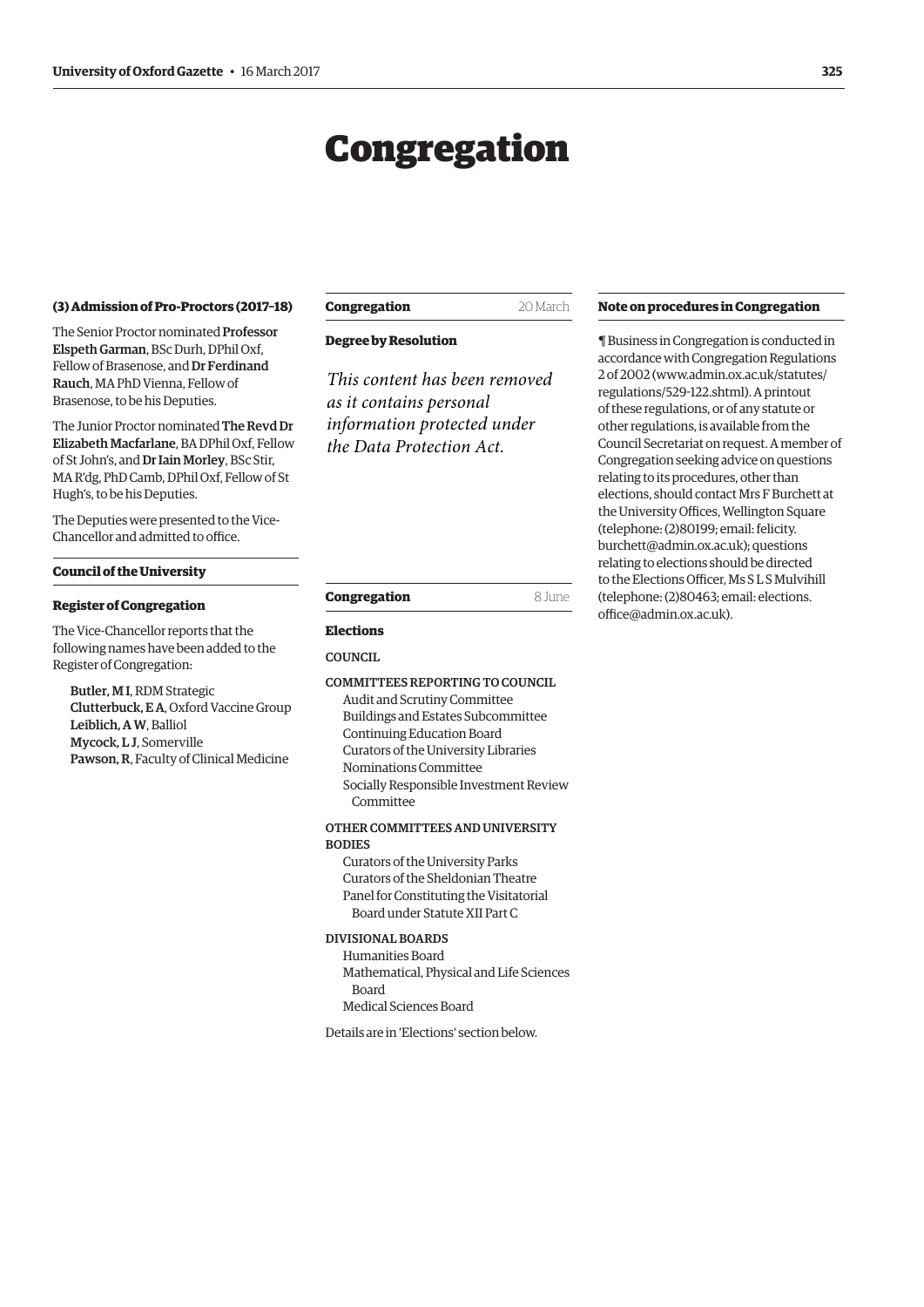## <span id="page-3-0"></span>Notices

#### **Consultative Notices**

#### **Call for nominations for Honorary Degrees to be conferred at the Encaenia in 2018, and for Degrees by Diploma**

Honorary degrees are conferred annually at Encaenia. Degrees by diploma are conferred on heads of state and royalty. Members of Congregation are encouraged to nominate individuals on whom such degrees might be conferred.

The deadline for nominations to be considered for Encaenia 2018 is **5 May 2017**.

The Honorary Degrees Committee is charged with considering nominations received, consulting Council and making recommendations to Congregation. It will consider new nominations alongside nominations received in the last three years.

When considering possible honorands, the committee will focus on individuals in the following categories:

**1** those of high academic distinction in the fields of research and scholarship of specific interest to the University of Oxford

**2** those distinguished in the visual, literary, musical and performing arts

**3** those distinguished in business and industry

**4** those who have played a distinguished role in public life, for example in contributing to progress and change in society

**5** those who have made a significant contribution to the activities of the University of Oxford – such individuals would normally also fall into one of the categories above.

Within the categories above the committee will aim to produce a balanced list, which takes account of the global dimension that characterises this University's activities.

It has adopted a target that half of the final list of names proposed to Congregation for the conferment of honorary degrees will be women and/or minorities. Members of Congregation are therefore encouraged

to nominate individuals of conspicuous distinction with particular reference to diversity.

Honorary degrees will not be conferred on anyone who holds, or who has retired from, a resident teaching, research or administrative post within the University or in any college or other society, except in exceptional circumstances such as distinguished service outside the terms of his or her paid service. In these circumstances, a proposal for an honorary MA may be put forward.

Nominations for honorary degrees at the Encaenia in 2018 and for degrees by diploma should be submitted on the approved application form. Further information and [copies of the form are available at www1.](www1.admin.ox.ac.uk/councilsec/governance/committees/hondegs) admin.ox.ac.uk/councilsec/governance/ committees/hondegs (single sign-on required), or from the Secretary to the Honorary Degrees Committee (ellen. [hudspith@admin.ox.ac.uk, \(2\)80092\). The](mailto:ellen.hudspith@admin.ox.ac.uk)  completed form should be returned to the Secretary by email by **5 May 2017**, under 'Strictly Confidential' cover.

While informal soundings within the University will often be desirable, every effort should be made to ensure that publicity is not at any stage given to any specific proposal for the conferral of an honorary degree. All nominations will be considered in strict confidence by the committee. The committee will report to Council in September and October and a list of honorands will be put to Congregation in Hilary term 2018.

The names of people on whom degrees by diploma and honorary degrees have recently been conferred are published in the *University Calendar* and on the aforementioned website.

The honorands at Encaenia 2017 will be:

Bryan A Stevenson Shirley Williams, Baroness Williams of Crosby Professor Robert Darnton Frank Gehry Professor Eugene Braunwald Professor Joan Argetsinger Steitz Professor Judith Weir

#### **General Notices**

#### *Gazette* **publication arrangements**

The final *Gazette* of Hilary term will be published on 23 March. This issue will be limited to Council and Congregation business and changes to examination regulations.

The first *Gazette* of Trinity term will be published on 20 April, and will include the Trinity term lecture supplement.

#### DEADLINE CHANGE

Because of the Easter office closures, the deadline for us to receive items for publication in either the 20 April issue of the *Gazette* or the Trinity term lecture supplement has been brought forward to **noon on Thursday, 6 April**.

#### **Encaenia**

#### TICKET REGISTRATION FOR ENCAENIA 2017

Ticket registration for Encaenia, taking place this year on Wednesday, 21 June, at the Sheldonian Theatre, will open online on **26 April**. Interested guests are encouraged to visit [www.ox.ac.uk/encaenia fo](http://www.ox.ac.uk/encaenia)r information on eligibility, registration process, dress codes, event timings and answers to frequently asked questions.

#### **Visiting Professorships**

#### **Medical Sciences**

The Medical Sciences Board has conferred the title of Visiting Professor of Evidence Based Surgery on Dr J Horovitz, MD Montreal, for a period of 3 years from 27 February 2017.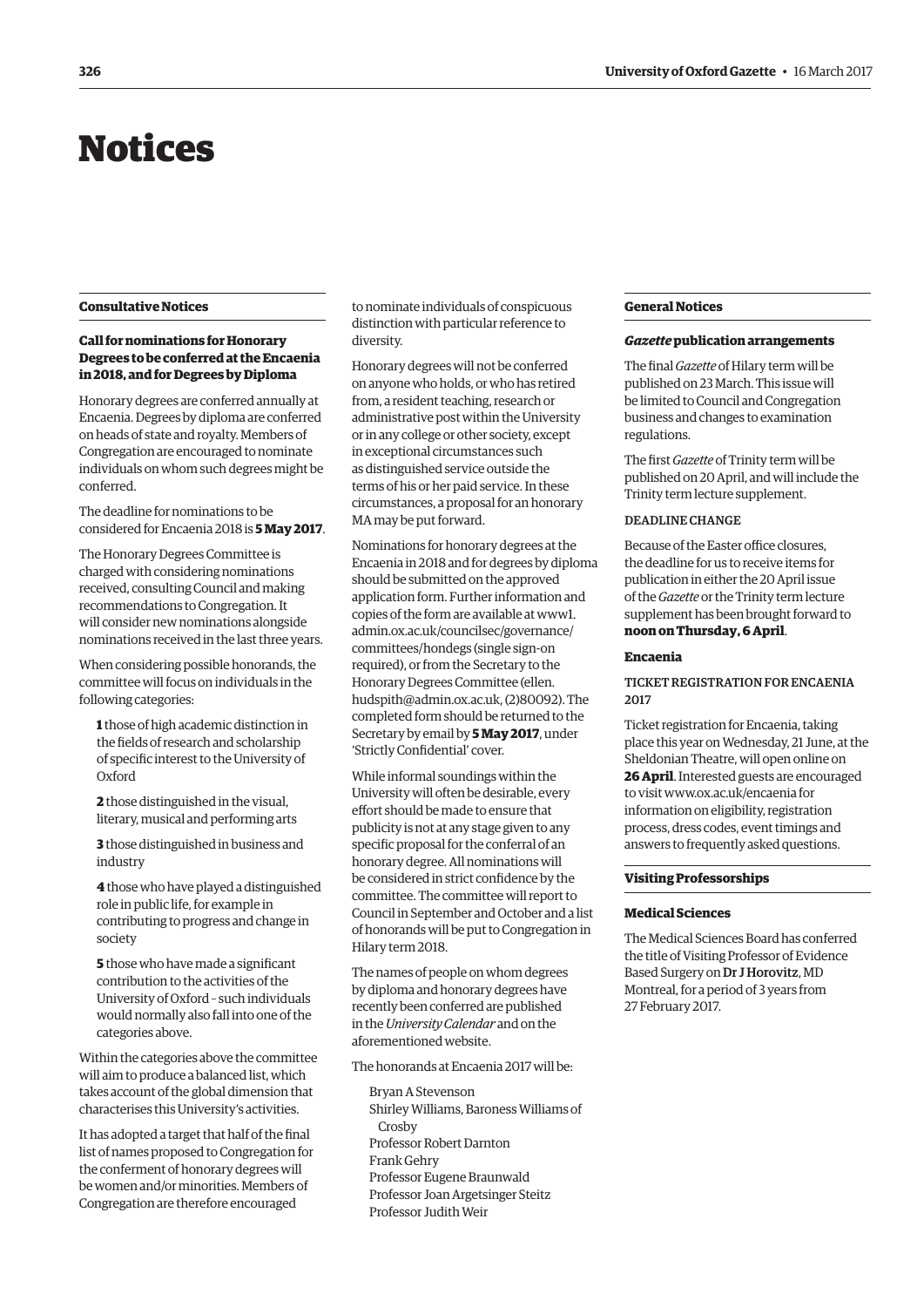#### <span id="page-4-0"></span>**Electoral Boards**

#### **Composition of Electoral Boards**

The composition of the electoral boards to the posts below, proceedings to fill which are currently in progress, is as follows:

#### PROFESSORSHIP OF EDUCATION

|                                      | Appointed by           |
|--------------------------------------|------------------------|
| Professor R Goodman.<br>in the chair | $V$ ice-Chancellor $1$ |
| Principal of Harris<br>Manchester    | ex officio             |
| Professor L Smith                    | Harris Manchester      |
| Professor I Gardner                  | Council                |
| Professor G Whitty                   | Council                |
| <b>Professor M Mills</b>             | Social Sciences        |
|                                      | Division               |
| Professor J Baird                    | Department of          |
|                                      | Education              |
| Professor J Furlong                  | Department of          |
|                                      | Education              |
| Professor V Murphy                   | Department of          |
|                                      | Education              |

#### AGNELLI–SERENA PROFESSORSHIP OF ITALIAN STUDIES

| Appointed by                     |
|----------------------------------|
| Vice-Chancellor <sup>1</sup>     |
|                                  |
|                                  |
|                                  |
| President of Magdalen ex officio |
| Magdalen                         |
| Council                          |
| Professor B Richardson Council   |
| Humanities                       |
| Division                         |
| <b>Faculty of Classics</b>       |
|                                  |
| <b>Faculty of History</b>        |
| <b>Faculty of Medieval</b>       |
| and Modern                       |
| Languages                        |
| Faculty of Medieval              |
| and Modern                       |
| Languages                        |
|                                  |

#### PROFESSORSHIP OF MARKETING

|                                                                                                      | Appointed by                 |
|------------------------------------------------------------------------------------------------------|------------------------------|
| Dr R Waller, Pro-Vice-<br>Chancellor, in the<br>chair                                                | Vice-Chancellor <sup>1</sup> |
| Principal of Green<br>Templeton                                                                      | ex officio                   |
| Dr C Sauer                                                                                           | Green Templeton              |
| Professor R Goodman                                                                                  | Social Sciences<br>Division  |
| Professor P Tufano                                                                                   | Saïd Business School         |
| Professor S Dopson                                                                                   | Saïd Business School         |
| Professor A Stephen                                                                                  | Saïd Business School         |
| Professor J Deighton                                                                                 | Council                      |
| Professor D Lehmann                                                                                  | Council                      |
| Professor H Margetts                                                                                 | Saïd Business School         |
| Dr C Crolic                                                                                          | Saïd Business School         |
| <sup>1</sup> Appointed by the Vice-Chancellor under the provisions of<br>Statute IX. Sect 10 and 11. |                              |

#### **Musical and other Events**

#### **St Stephen's House**

#### SJE ARTS

The following events will be held at SJE Arts, St John the Evangelist church, 109A Iffley [Road. More information/tickets: www.sje](www.sje-oxford.org/events)oxford.org/events or 01865 613507.

*10 Apr*: Lunchtime recital: Michael Butten, classical guitar

*13 Apr*: National Youth Guitar Ensemble academy concert with Vickers Bovey Guitar Duo

*15 Apr*: Orchestra of St John's, OSJ Ashmolean Voices and soloists: Bach's *St John Passion*

*22 Apr*: Excalibur Voices with conductor Duncan Aspden: Brahms' *Requiem*

*25 Apr*: SJE Arts International Piano Series: *Pictures at an Exhibition*: Barry Douglas: Mussorgsky, Brahms

*26 Apr–1 May*: Oxford May Music Festival: daily lectures and concerts featuring physicist Brian Cox, violinist Jack Liebeck, pianist Amandine Savary and many others

#### **Exhibitions**

#### **Structural Genomics Consortium**

*from 5pm, 30 Mar, Radcliffe Science Library*: Insight– a range of work inspired by medical research. Creative interpretations produced by fine art and interior architecture students from the Arts University Bournemouth aim to increase outreach by making science accessible to a wider audience and challenging people's perceptions about medical research

## Lectures

#### **Institutes, Centres and Museums**

#### **Oxford Centre for Islamic Studies**

#### PANEL DISCUSSION

HE Irina Bokova, Director-General, UNESCO, Professor Marcia Hermansen, Loyola, Professor Carole Hillenbrand, Edinburgh, Professor Bruce Lawrence, Duke, and Dr Abdulrahim Ali Mohamed, International University of Africa, will take part in a panel discussion at 4pm on 27 March at the Oxford Centre for Islamic Studies. All welcome.

*Subject*: 'Common heritage and cultural diversity in Muslim societies: understanding the past, building the future'

#### **Colleges, Halls and Societies**

#### **St Cross**

#### ST CROSS COLLEGE CENTRE FOR THE HISTORY AND PHILOSOPHY OF PHYSICS

A one-day conference will be held 10.30am– 5pm on 10 June. Free. More information and to register: www.stx.ox.ac.uk/happ/ [events/nature-quantum-reality-one-day](www.stx.ox.ac.uk/happ/events/nature-quantum-reality-one-day-conference)conference.

*Subject*: 'The nature of quantum reality'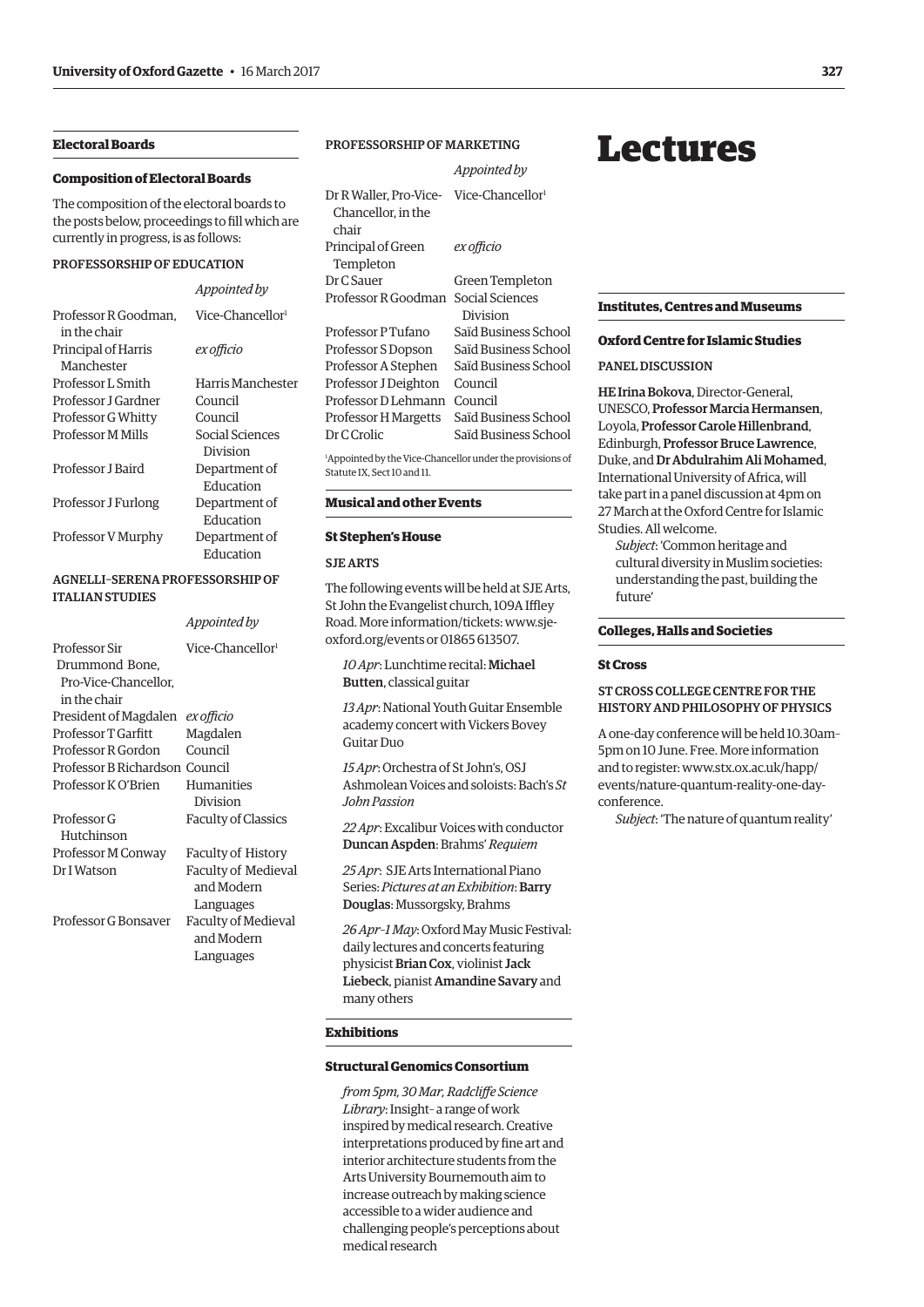## <span id="page-5-0"></span>Examinations and Boards

**Examinations for the Degree of Doctor of Philosophy**

*This content has been removed as it contains personal information protected under the Data Protection Act.*

## Colleges, Halls and Societies

#### **Election of Proctors (2018–19)**

#### **All Souls**

The college has elected as Proctor for the proctorial year 2018–19 Professor Cécile Fabre, BA Paris IV, MA York, DPhil Oxf, Fellow of the college.

#### **Christ Church**

The college has elected as Proctor for the proctorial year 2018–19 Professor Mark Edwards, MA DPhil Oxf, Student of the college.

#### **Election of Assessor (2018–19)**

#### **University College**

The college has elected as Assessor for the assessorial year 2018–19 Dr William Allan, MA Edin, DPhil Oxf, Fellow of the college.

#### **Obituaries**

#### **Christ Church**

The Very Revd Robert Martin Colquhoun (Bob) Jeffery, 21 December 2016. Aged 81. Professor Gerald Clive Parkhouse,

24 January 2017; 1950. Aged 85.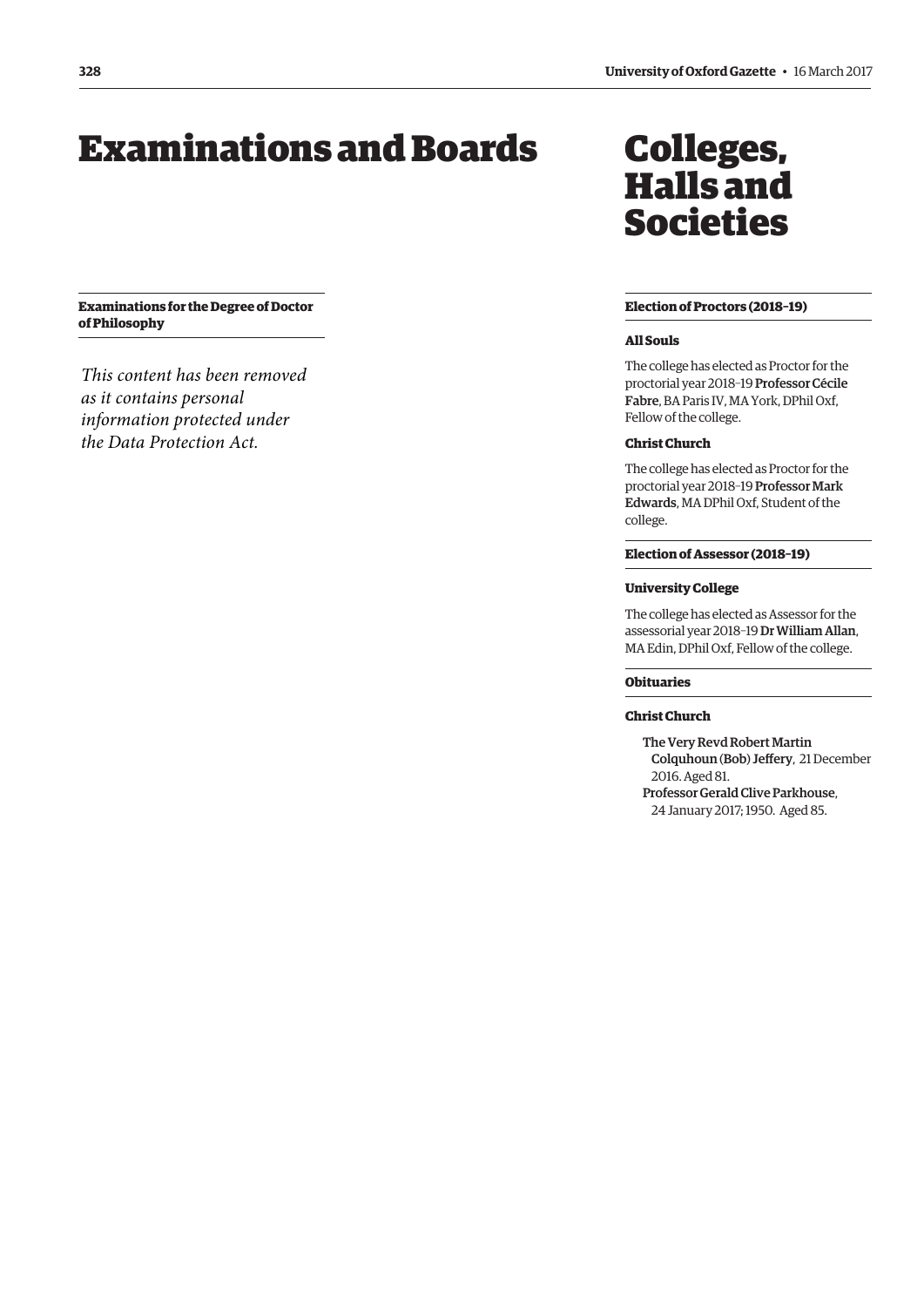## <span id="page-6-0"></span>Elections

#### **Elections** 8 June

Nominations for the elections below will close at **4pm on 11 May**.

#### **Council**

One member of Congregation elected by Congregation from members of the faculties in the Divisions of Mathematical, Physical and Life Sciences and of Medical Sciences

| Current/Retiring<br>Member |                                         | office<br>from until | To hold To hold<br>office |
|----------------------------|-----------------------------------------|----------------------|---------------------------|
| St John's                  | Professor L Tarassenko, MT 2017 MT 2021 |                      |                           |
|                            |                                         |                      |                           |

One member of Congregation elected by Congregation from members of the faculties in the Divisions of Humanities and of Social Sciences

| Current/Retiring               | To bold        | To hold         |
|--------------------------------|----------------|-----------------|
| Member                         | office<br>from | office<br>until |
| Professor T J Morgan,<br>Oriel | MT2017 MT2021  |                 |

One member of Congregation, not necessarily being a member of any division and not in any case being nominated in a divisional capacity, elected by Congregation

| Current/Retiring          | To hold | To hold         |
|---------------------------|---------|-----------------|
| Member                    | office  | office          |
|                           | from    | until           |
| <b>Professor Sir Rick</b> |         | MT 2017 MT 2021 |
| Trainor, Exeter           |         |                 |

*Note*: Full details of Council's remit, composition, functions and powers [can be found at: www.admin.ox.ac.uk/](www.admin.ox.ac.uk/statutes/783-121.shtml) statutes/783-121.shtml.

Elected members of Council will ordinarily be expected to serve on a small number of other committees (typically between one and three, usually including at least one of the main committees of Council, ie PRAC, GPC, Education Committee, Personnel Committee, Research Committee).

For further information, please contact the Senior Assistant Registrar (Governance) ([nigel.berry@admin.ox.ac.uk\).](mailto:nigel.berry@admin.ox.ac.uk)

#### **Committees reporting to Council**

AUDIT AND SCRUTINY COMMITTEE

One member of Congregation elected by Congregation from among members of the faculties in the Divisions of Humanities and Social Sciences who shall not serve on Council or on any committee which in the view of Council has mainline executive authority within the University, or hold any office in the University or any college which involves executive authority

| To hold   | To bold |
|-----------|---------|
| office    | office  |
| from      | until   |
| with      | HT 2021 |
| immediate |         |
| effect    |         |
|           |         |

One member of Congregation, not necessarily being a member of any division and not in any case being nominated in a divisional capacity, who shall be elected by Congregation who shall not serve on Council or on any committee which in the view of Council has mainline executive authority within the University, or hold any office in the University or any college which involves executive authority

| Current/Retiring | To bold | To bold |
|------------------|---------|---------|
| Member           | office  | office  |
|                  | from    | until   |

Professor Jeffrey Tseng, MT 2017 HT 2022 St Edmund Hall

*Note*: At its meeting on 9 February 2015, Council approved the suspension of regulation 8.4 of Council Regulations 15 of 2002 to allow the term of office for those members elected by Congregation to be extended by one academic term in the next round of elections, so that future elected members will begin their term of office at the start of Hilary term.

For further information, please contact the Secretary ([sally.vine@admin.ox.ac.uk\).](mailto:sally.vine@admin.ox.ac.uk)

#### BUILDINGS AND ESTATES **SUBCOMMITTEE**

One person elected by Congregation

| Current/Retiring | To hold To hold |        |
|------------------|-----------------|--------|
| Member           | office          | office |
|                  | from            | until  |

Professor R G Ratcliffe, MT 2017 MT 2020 New College

Further information on the subcommittee  $can be found at: www.admin.ox.ac.uk/$ [statutes/regulations/520-122d.shtml. For](www.admin.ox.ac.uk/statutes/regulations/520-122d.shtml)  further information, please contact the Secretary ([shaka.obhiozele@admin.ox.ac.](mailto:shaka.obhiozele@admin.ox.ac.uk)  $11k$ ).

#### CONTINUING EDUCATION BOARD

One member of the Department for Continuing Education elected by and from among the members of the department

| Current/Retiring | To hold To hold |                 |
|------------------|-----------------|-----------------|
| Member           | office          | office          |
|                  | from            | until           |
| Dr CIRO'Mahony,  |                 | MT 2017 MT 2020 |
| Kellogg          |                 |                 |

*Note*: For the purposes of this election, the members of the department are the professors, readers, university lecturers and other staff on grade 8 and above who work in the department.

For further information, please contact the Secretary ([peter.gambles@admin.ox.ac.uk\).](mailto:peter.gambles@admin.ox.ac.uk)

#### CURATORS OF THE UNIVERSITY LIBRARIES

One member of Congregation elected by Congregation

| Current/Retiring<br><b>Member</b>  | To bold<br>office<br>from | To hold<br>office<br>until |
|------------------------------------|---------------------------|----------------------------|
| Dr L J Smith,<br>Harris Manchester | MT2017 MT2021             |                            |

Full details of the Curators' remit, composition, functions and powers can be [found at: www.admin.ox.ac.uk/statutes/](www.admin.ox.ac.uk/statutes/regulations/520-122o.shtml) regulations/520-122o.shtml. For further information, please contact the Secretary [\(richard.ovenden@bodleian.ox.ac.uk\).](mailto:richard.ovenden@bodleian.ox.ac.uk)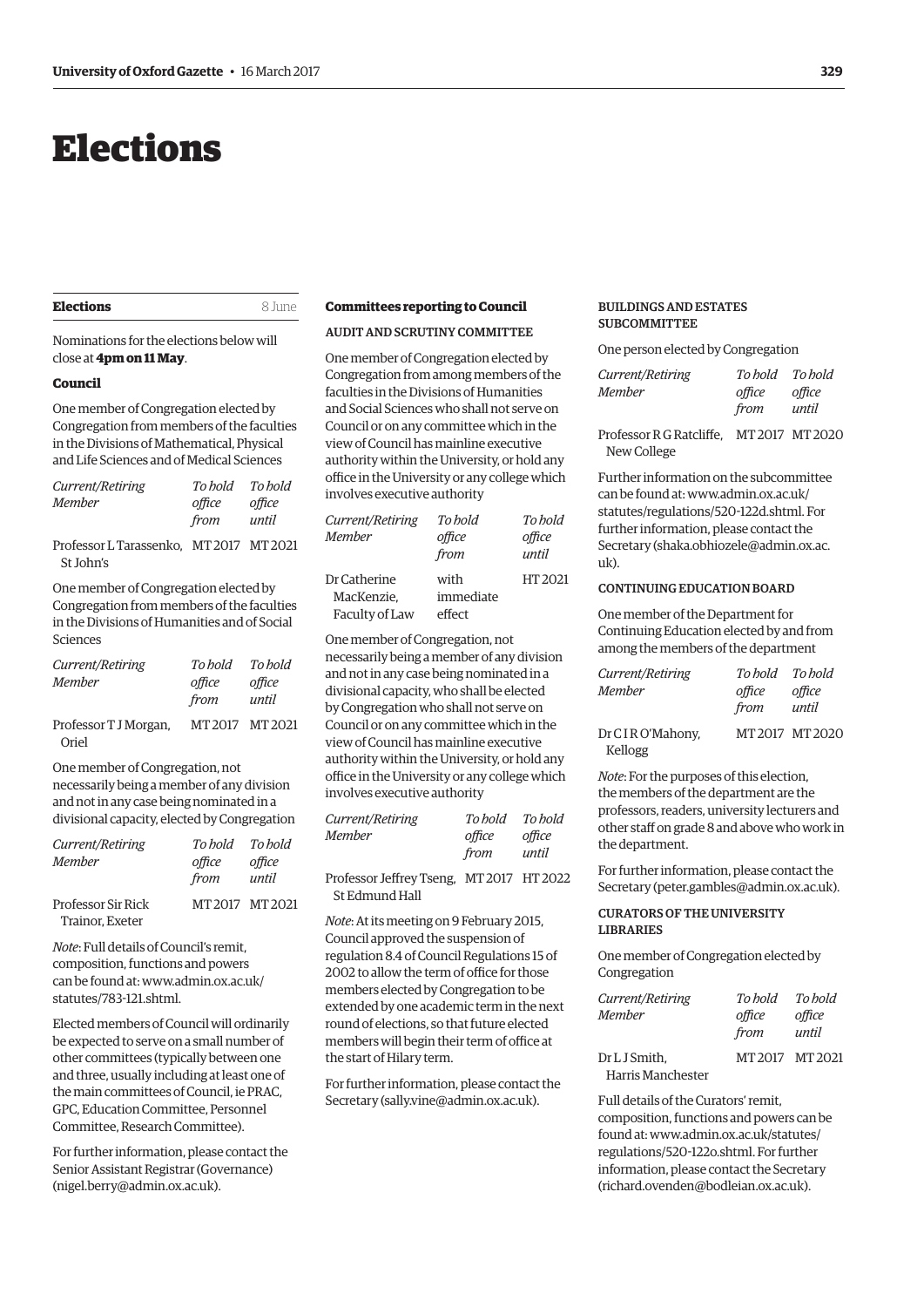#### NOMINATIONS COMMITTEE

Two persons elected by and from Congregation

| Current/Retiring<br>Member             | To hold To hold<br>office<br>from | office<br>until |
|----------------------------------------|-----------------------------------|-----------------|
| Dr Joanna Ashbourn.<br><b>St Cross</b> |                                   | MT 2017 MT 2020 |
| Dr Kate Blackmon.<br>Merton            |                                   | MT 2017 MT 2020 |
|                                        |                                   |                 |

For further information, please contact the Administrative Secretary ([thomas.hall@](mailto:thomas.hall@admin.ox.ac.uk) [admin.ox.ac.uk\).](mailto:thomas.hall@admin.ox.ac.uk)

#### SOCIALLY RESPONSIBLE INVESTMENT REVIEW COMMITTEE

A member of Congregation elected by Congregation from members of the faculties in the Divisions of Mathematical, Physical and Life Sciences and of Medical Sciences

| Current/Retiring   | To hold To hold |                 |
|--------------------|-----------------|-----------------|
| Member             | office          | office          |
|                    | from            | until           |
| Professor G M      |                 | MT 2017 MT 2020 |
| Henderson.         |                 |                 |
| University College |                 |                 |

A member of Congregation elected by Congregation from members of the faculties in the Divisions of Humanities and of Social Sciences

| Current/Retiring<br>Member | To hold<br>office<br>from | To hold<br>office<br>until |
|----------------------------|---------------------------|----------------------------|
| Mr B L Caldecott           | MT 2017                   | MT 2021                    |

*Note*: at its meeting of 17 October 2016, the General Purposes Committee of Council approved a proposal to stagger the terms of office of the two elected members, with one member serving a longer term of office. Regulation 2.2 (1) of Council Regulations 14 of 2002 [\(www.admin.ox.ac.uk/statutes/](http://www.admin.ox.ac.uk/statutes/regulations/519-122.shtml) [regulations/519-122.shtml\) wa](http://www.admin.ox.ac.uk/statutes/regulations/519-122.shtml)s duly suspended to allow the above election to be held for a term of office of 4 years instead of the normal 3 years.

For further information, please contact the Secretary [\(tora.pickup@admin.ox.ac.uk\).](mailto:tora.pickup@admin.ox.ac.uk)

#### **Other Committees and University Bodies**

#### CURATORS OF THE UNIVERSITY PARKS

One person elected by Congregation

| Current/Retiring<br>Member | To hold To hold<br>office<br>from | office<br>until |
|----------------------------|-----------------------------------|-----------------|
| Professor N J Kruger,      |                                   | MT2017 MT2023   |
| Pembroke                   |                                   |                 |

For further information, please contact the Secretary ([thomas.hall@admin.ox.ac.uk\).](mailto:thomas.hall@admin.ox.ac.uk)

#### CURATORS OF THE SHELDONIAN THEATRE

Two members of Congregation elected by Congregation

| Current/Retiring     | To hold To hold |               |
|----------------------|-----------------|---------------|
| Member               | office          | office        |
|                      | from            | until         |
| Dr P R Gambles       |                 | MT2017 MT2023 |
| Professor S J Payne, | MT 2017 MT 2023 |               |
| Keble                |                 |               |

*Note*: Further information on the board can [be found at: www.admin.ox.ac.uk/statutes/](www.admin.ox.ac.uk/statutes/regulations/181-084.shtml#_Toc86825837) regulations/181-084.shtml#\_Toc86825837.

For further information, please contact the Secretary ([john.weston@admin.ox.ac.uk\).](mailto:john.weston@admin.ox.ac.uk)

#### PANEL FOR CONSTITUTING THE VISITATORIAL BOARD UNDER STATUTE XII PART C

Three members of Congregation required to engage in academic teaching and/or research either by their written contracts of employment or by established and agreed practice elected by Congregation

| Current/Retiring        | To hold | To hold |
|-------------------------|---------|---------|
| <b>Member</b>           | office  | office  |
|                         | from    | until   |
| Dr C A J Ballinger,     | MT 2017 | MT2021  |
| Exeter                  |         |         |
| Professor L J Gullifer. | MT 2017 | MT 2021 |
| Harris Manchester       |         |         |
| Professor P B Sullivan. | MT 2017 | MT 2021 |
| Magdalen                |         |         |

*Note*: Further information on the panel can be found [at: www.admin.ox.ac.uk/](www.admin.ox.ac.uk/statutes/353-051a.shtml)

statutes/353-051a.shtml and www.admin. [ox.ac.uk/statutes/regulations/248-062.](www.admin.ox.ac.uk/statutes/regulations/248-062.shtml) shtml.

For further information, please contact the Secretary ([ellen.hudspith@admin.ox.ac.uk\).](mailto:ellen.hudspith@admin.ox.ac.uk)

#### **Divisional Boards**

#### HUMANITIES BOARD

One person elected by and from among the members of the Faculty of English Language and Literature

| Current/Retiring     | To hold | To hold         |
|----------------------|---------|-----------------|
| <b>Member</b>        | office  | office          |
|                      | from    | until           |
| Professor Ros M      |         | MT 2017 MT 2021 |
| Ballaster, Mansfield |         |                 |

For further information, please contact the Secretary ([divsec@humanities.ox.ac.uk\).](mailto:divsec@humanities.ox.ac.uk)

#### MATHEMATICAL, PHYSICAL AND LIFE SCIENCES BOARD

Two persons elected by and from among the members of the Faculty of Chemistry

| Current/Retiring                                                                          | To hold                   | To hold                    |
|-------------------------------------------------------------------------------------------|---------------------------|----------------------------|
| Member                                                                                    | office<br>from            | office<br>until            |
| <b>Professor Philip</b><br>Mountford,<br>St Edmund Hall                                   | MT 2017                   | MT 2019                    |
| Vacancy                                                                                   | MT 2017                   | MT 2021                    |
| One person elected by and from among<br>the members of the Faculty of Computer<br>Science |                           |                            |
| Current/Retiring<br>Member                                                                | To bold<br>office<br>from | To hold<br>office<br>until |
| Professor Lukasiewicz, MT 2017 MT 2021<br>Faculty of Computer<br>Science                  |                           |                            |
| One person elected by and from among the<br>members of the Faculty of Earth Sciences      |                           |                            |
| Current/Retiring<br>Member                                                                | To bold<br>office<br>from | To hold<br>office<br>until |
| Professor Donald G<br>Fraser, Worcester                                                   | MT2017 MT2021             |                            |

One person elected by and from among the members of the Faculty of Engineering

| Current/Retiring<br><b>Member</b> | To bold<br>office<br>from | To hold<br>office<br>until |
|-----------------------------------|---------------------------|----------------------------|
| Vacancy                           | MT 2017 MT 2021           |                            |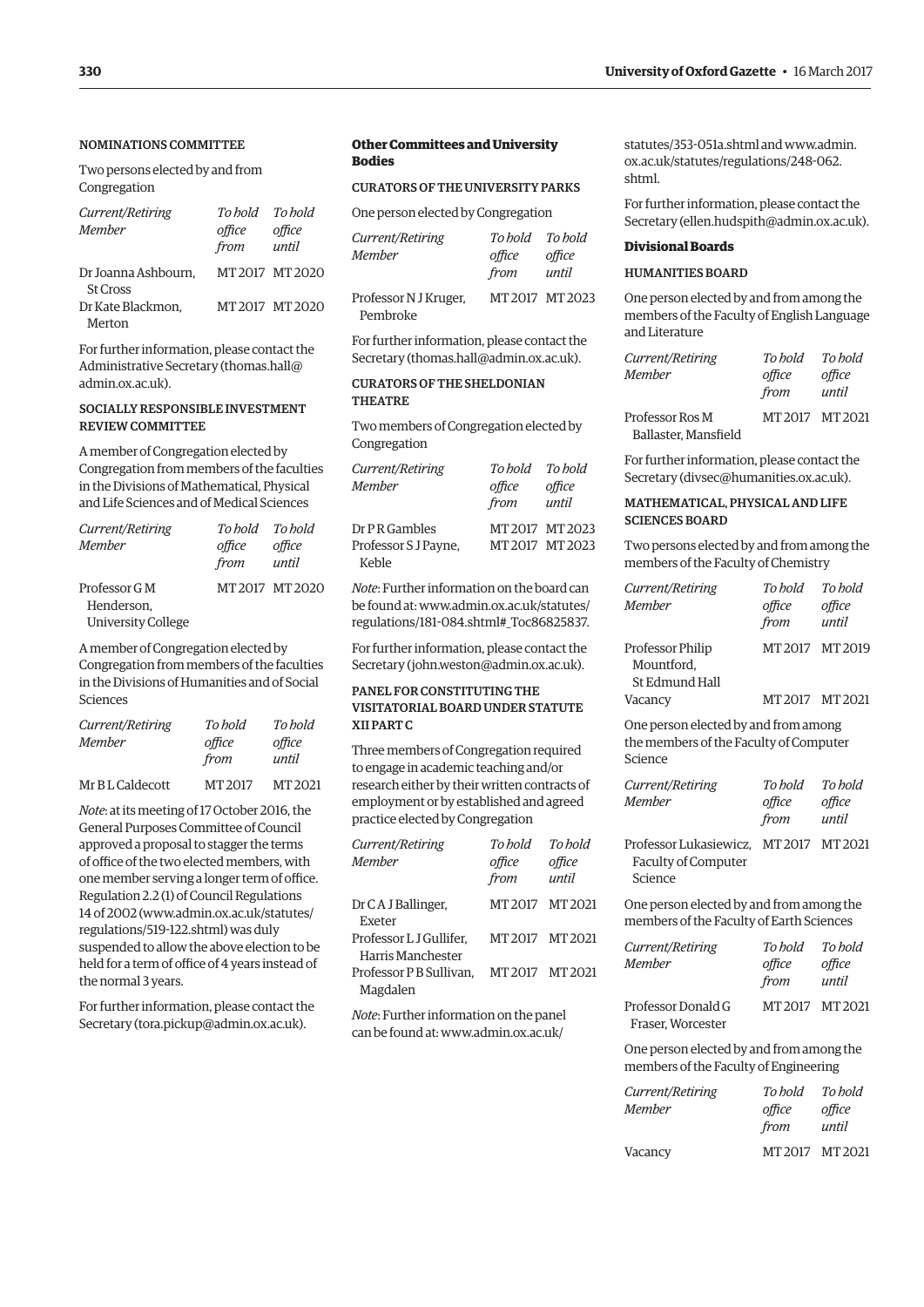One person elected by and from among the members of the Faculty of Physics

| Current/Retiring | To bold | To hold |
|------------------|---------|---------|
| Member           | office  | office  |
|                  | from    | until   |
|                  |         |         |

Professor Lesley J Gray, MT 2017 MT 2021 St Cross

One person elected by and from among the members of the Faculty of Statistics

| Current/Retiring                               | To hold | To hold |
|------------------------------------------------|---------|---------|
| Member                                         | office  | office  |
|                                                | from    | until   |
| Professor GD Reinert. MT 2017 MT 2021<br>Keble |         |         |

For further information, please contact the Secretary [\(saira.shaikh@mpls.ox.ac.uk\).](mailto:saira.shaikh@mpls.ox.ac.uk)

#### MEDICAL SCIENCES BOARD

One person from the Department of Biochemistry and the Nuffield Department of Clinical Medicine who is also a member of the Faculty of Biochemistry, the Faculty of Clinical Medicine, the Faculty of Physiological Sciences or the Faculty of Psychological Studies, elected by the members of the Faculty of Biochemistry, the Faculty of Clinical Medicine, the Faculty of Physiological Sciences and the Faculty of Psychological Studies

|        | To hold To hold |
|--------|-----------------|
| office | office          |
| from   | until           |
|        |                 |

Professor Mark Sansom, MT 2017 MT 2021 Corpus Christi, Faculty of Biochemistry

One person from the Nuffield Department of Clinical Neurosciences, the Department of Experimental Psychology, the Department of Pharmacology and the Department of Psychiatry who is also a member of the Faculty of Biochemistry, the Faculty of Clinical Medicine, the Faculty of Physiological Sciences or the Faculty of Psychological Studies, elected by the members of the Faculty of Biochemistry, the Faculty of Clinical Medicine, the Faculty of Physiological Sciences and the Faculty of Psychological Studies

| <i>Current/Retiring</i> |        | To hold To hold |
|-------------------------|--------|-----------------|
| Member                  | office | office          |
|                         | from   | until           |
|                         |        |                 |

Professor Anna Christina MT 2017 MT 2021 Nobre, St Catherine's, Faculty of Psychological Studies

One person from the Nuffield Department of Obstetrics and Gynaecology, the Department of Oncology and the Nuffield Department of Surgical Sciences who is also a member of the Faculty of Biochemistry, the Faculty of Clinical Medicine, the Faculty of Physiological Sciences or the Faculty of Psychological Studies, elected by the members of the Faculty of Biochemistry, the Faculty of Clinical Medicine, the Faculty of Physiological Sciences and the Faculty of Psychological Studies

| Current/Retiring                                              | To hold | To hold         |
|---------------------------------------------------------------|---------|-----------------|
| Member                                                        | office  | office          |
|                                                               | from    | until           |
| Professor Freddie C<br>Hamdy, Balliol,<br>Faculty of Clinical |         | MT 2017 MT 2021 |
| Medicine                                                      |         |                 |

One person from the Nuffield Department of Orthopaedics, Rheumatology and Musculoskeletal Sciences and the Sir William Dunn School of Pathology who is also a member of the Faculty of Biochemistry, the Faculty of Clinical Medicine, the Faculty of Physiological Sciences or the Faculty of Psychological Studies, elected by the members of the Faculty of Biochemistry, the Faculty of Clinical Medicine, the Faculty of Physiological Sciences and the Faculty of Psychological Studies

| Current/Retiring                       | To hold | To bold |
|----------------------------------------|---------|---------|
| Member                                 | office  | office  |
|                                        | from    | until   |
| Professor Andrew Carr, MT 2017 MT 2021 |         |         |

 Worcester, Faculty of Clinical Medicine

One person from the Department of Paediatrics, the Department of Primary Care Health Sciences and the Nuffield Department of Population Health who is also a member of the Faculty of Biochemistry, the Faculty of Clinical Medicine, the Faculty of Physiological Sciences or the Faculty of Psychological Studies, elected by the members of the Faculty of Biochemistry, the Faculty of Clinical Medicine, the Faculty of Physiological Sciences and the Faculty of Psychological Studies

| Current/Retiring<br>Member | To bold<br>office<br>from | To bold<br>office<br>until |
|----------------------------|---------------------------|----------------------------|
| Professor Sir Rory         | MT 2017 MT 2021           |                            |
| Collins. St John's.        |                           |                            |
| Faculty of Clinical        |                           |                            |

Medicine

One person from the Department of Physiology, Anatomy and Genetics and the Radcliffe Department of Medicine who is also a member of the Faculty of Biochemistry, the Faculty of Clinical Medicine, the Faculty of Physiological Sciences or the Faculty of Psychological Studies, elected by the members of the Faculty of Biochemistry, the Faculty of Clinical Medicine, the Faculty of Physiological Sciences and the Faculty of Psychological Studies

| Current/Retiring                  | To hold To hold |        |
|-----------------------------------|-----------------|--------|
| Member                            | office          | office |
|                                   | from            | until  |
| <b>DEC TELEVILLE MEDOLE MEDOC</b> |                 |        |

Professor Hugh Watkins, MT 2017 MT 2021 Merton, Faculty of Clinical Medicine

One person from among the externally funded research staff who are members of the Faculty of Biochemistry, the Faculty of Clinical Medicine, the Faculty of Physiological Sciences and the Faculty of Psychological Studies, elected jointly by the members of the Faculty of Biochemistry, the Faculty of Clinical Medicine, the Faculty of Physiological Sciences and the Faculty of Psychological Studies

| Current/Retiring | To hold | To hold |
|------------------|---------|---------|
| Member           | office  | office  |
|                  | from    | until   |
|                  |         |         |

Professor Xin Lu MT 2017 MT 2021

One person from among the members of staff who are not Heads of Department or statutory professors who are members of the Faculty of Biochemistry, the Faculty of Clinical Medicine, the Faculty of Physiological Sciences and the Faculty of Psychological Studies, elected jointly by the members of the Faculty of Biochemistry, the Faculty of Clinical Medicine, the Faculty of Physiological Sciences and the Faculty of Psychological Studies

| Current/Retiring<br>Member | To bold<br>office<br>from | To bold<br>office<br>until |
|----------------------------|---------------------------|----------------------------|
| Professor Kate Nation.     | MT 2017 MT 2021           |                            |
| St John's, Faculty of      |                           |                            |
| Psychological Studies      |                           |                            |

For further information, please contact the Secretary ([david.bryan@medsci.ox.ac.uk\).](mailto:david.bryan@medsci.ox.ac.uk)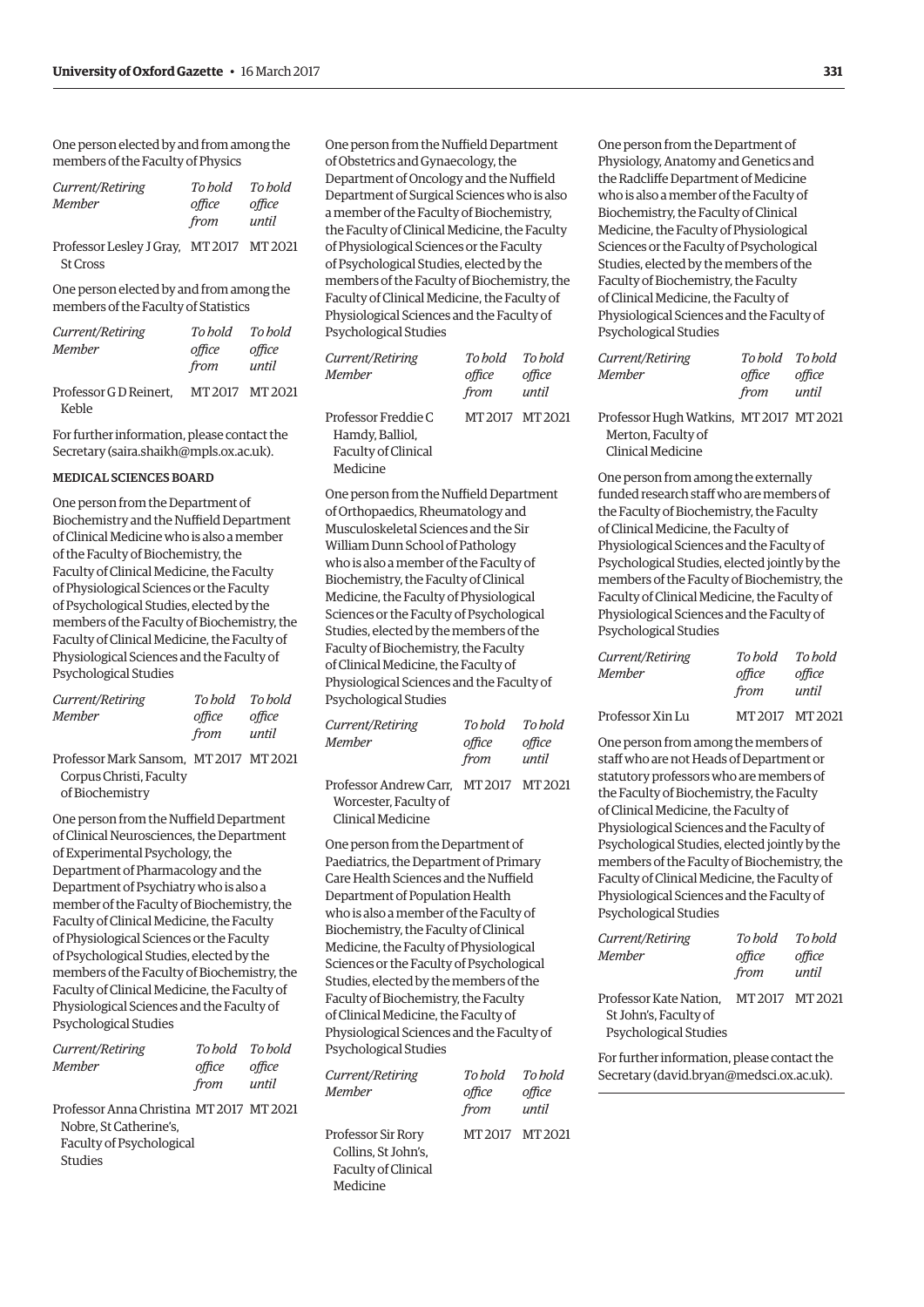## Advertisements

#### <span id="page-9-0"></span>**Notes:**

Nominations in writing for the elections on 8 June, by four members of Congregation other than the candidate, will be received by the Elections Office, University Offices, Wellington Square, up to **4pm on 11 May**.

At least one nomination in respect of each candidate must be made on an official [nomination form \(available on www.admin.](www.admin.ox.ac.uk/elections/forms/index.shtml) ox.ac.uk/elections/forms/index.shtml). Council has decided that nominations should show for each signatory the name and college or department in block capitals. Any names which are not so shown may not be published.

All candidates are asked to note the general requirements which apply to all committee members, as set out in Council Regulations 14 of 2002 (General Regulations of Council for Committees) [\(www.admin.ox.ac.uk/](http://www.admin.ox.ac.uk/statutes/regulations/519-122.shtml) [statutes/regulations/519-122.shtml\). Cu](http://www.admin.ox.ac.uk/statutes/regulations/519-122.shtml)rrent members seeking re-election are also asked to check for specific restrictions on consecutive service.

Candidates are invited to include with their nomination forms a written statement of no more than 250 words, setting out his or her reasons for standing and qualifications for the office being sought. In the event of a contested election, these statements will [be available online at www.admin.ox.ac.uk/](www.admin.ox.ac.uk/elections) elections and published in the *Gazette* dated 25 May.

Voters may wish to wait until they have read these statements before returning their ballot papers.

Ballot papers will be sent out to members of Congregation as soon as possible after the closing date for nominations. Completed ballot papers must be received by the Elections Office not later than **4pm on 8 June**.

For further information, please contact the Elections Officer [\(shirley.mulvihill@admin.](mailto:shirley.mulvihill@admin.ox.ac.uk) [ox.ac.uk\).](mailto:shirley.mulvihill@admin.ox.ac.uk) 

#### **Advertising enquiries**

*Email*: [gazette.ads@admin.ox.ac.uk](mailto:gazette.ads@admin.ox.ac.uk) *Telephone*: 01865 (2)80548 *Web*[: www.ox.ac.uk/gazette/](www.ox.ac.uk/gazette/classifiedadvertising) classifiedadvertising

#### **Miscellaneous**

#### *Gazette* **publication arrangements**

**Advertisers are asked to note** that the final *Gazette* of Hilary term will be published on 23 March. Please note, however, that the 23 March issue will be limited to University business only, so will not contain classified advertisements. Publication for Trinity term will begin on 20 April; the deadline for this issue will be noon on 6 April, earlier than usual due to Easter holidays.

#### **Oxford Book Fair**

**The annual PBFA Oxford Book Fair** will be held at Oxford Brookes Wheatley Campus, OX33 1HX. Sat 22 Apr (noon–6pm) and Sun 23 Apr (10am–4pm). Vast selection of antiquarian, collectable and vintage books, prints, maps and ephemera, with around 100 booksellers exhibiting. Admission £2, or free tickets available from [www.oxfordbookfair.org. Te](http://www.oxfordbookfair.org)l: 07921 151496. Free onsite parking.

#### **Research participants sought**

**Researchers at Oxford Centre for Human Brain Activity** seek right-handed native-English-speaking volunteers aged 18–35 for a study involving transcranial magnetic stimulation combined with brain activity recordings to examine the brain areas involved in speech perception. This study involves a single visit of 2–2.5 hours and participants are compensated for their time (£10 ph). For more information or to participate, please contact [Dr Muriel Panouilleres: muriel.panouilleres@](mailto:muriel.panouilleres@psy.ox.ac.uk) psy.ox.ac.uk.

**If you are 18–60 years old** and in good health you may be eligible to take part in the Investigating Typhoid Fever Pathogenesis (TYGER) study run by the Oxford Vaccine Group. Reimbursement provided for your time, inconvenience and travel. Total study participation time is 12 months. For information on what the study involves see: [http://trials.ovg.ox.ac.uk/tyger. Or](http://trials.ovg.ox.ac.uk/tyger) contact us: 01865 611400; [info@ovg.ox.ac.uk.](mailto:info@ovg.ox.ac.uk)

#### **Seeking healthy male volunteers aged**

**18–85** with no previous history of retinal problems to participate in a study. You would be asked to undergo some simple visual function tests to collect control data. Participation involves 1 session at the Oxford Eye Hospital (at the JR) lasting approximately 1 hour. For more information or to volunteer [for this study, please contact: anum.butt@](mailto:anum.butt@medsci.ox.ac.uk) medsci.ox.ac.uk.

#### **Groups and societies**

**The Oxford University Newcomers' Club** at the University Club, 11 Mansfield Rd, OX1 3SZ, welcomes the wives, husbands or partners of visiting scholars, of graduate students and of newly appointed academic and administrative members of the University. We offer help, advice, information and the opportunity to meet others socially. Informal coffee mornings are held in the club every Wednesday 10.30–12 (excluding the Christmas vacation). Newcomers with children (0–4) meet every Fri in term 10.15–11.45. We have a large programme of events including tours of colleges, museums and other places of interest. Other term-time activities include a book group, informal conversation group, garden group, antiques group, opportunity to explore Oxfordshire and an opportunities in Oxford group. Visit our website: [www.](http://www.newcomers.ox.ac.uk) [newcomers.ox.ac.uk.](http://www.newcomers.ox.ac.uk)

#### **Oxford Research Staff Society (OxRSS)**

is run by and for Oxford research staff. It provides researchers with social and professional networking opportunities, and a voice in University decisions that affect them. Membership is free and automatic for all research staff employed by the University of Oxford. For more information and to keep up to date, see: web: [www.oxrss.ox.ac.uk;](http://www.oxrss.ox.ac.uk)  Facebook: [http://fb.me/oxrss; Tw](http://fb.me/oxrss)itter: @ResStaffOxford; mailing list: researchstaff[subscribe@maillist.ox.ac.uk.](mailto:researchstaff-subscribe@maillist.ox.ac.uk)

#### **Restoration and conservation of antique furniture**

**John Hulme** undertakes all aspects of restoration. 30 years' experience. Collection and delivery. For free advice, telephone or write to the Workshop, 11A High St, Chipping Norton, Oxon, OX7 5AD. Tel: 01608 641692.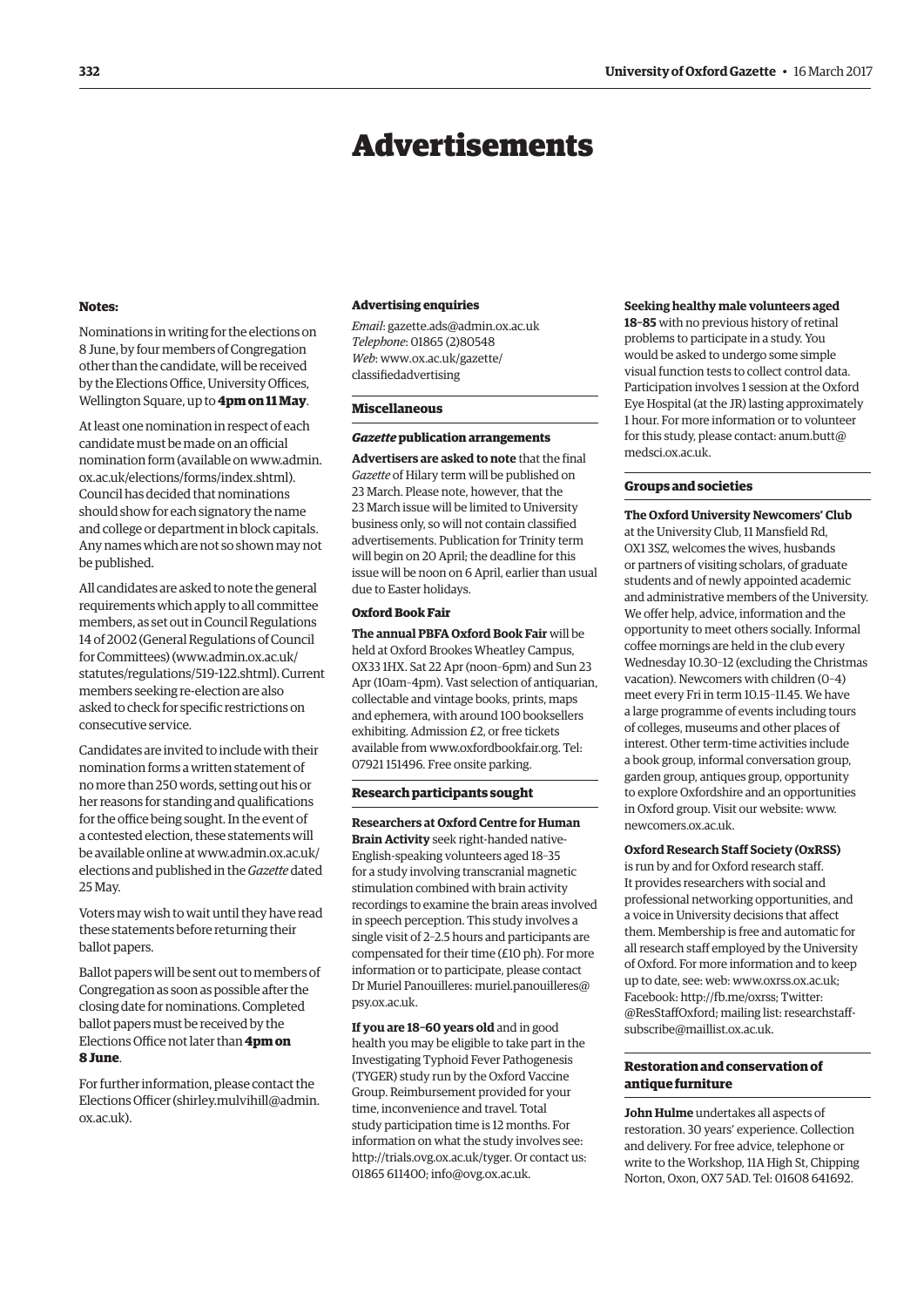#### **Sell your unwanted books**

**We buy academic and non-academic used books**. If you are moving office or home, leaving the University or just need more space, we can help. We are most interested in arts, history and social sciences and also buy classical or jazz CDs. Good prices paid for large or small collections and we collect from anywhere in the Oxford area. Please contact [Ross on 07720 288774 or bd@beadledavies.](mailto:bd@beadledavies.co.uk) co.uk.

#### **Services offered**

**Big or small, we ship it all**. Plus free pick up anywhere in Oxford. Also full printing services available (both online and serviced), 24-hour photocopying, private mailing addresses, fax bureau, mailing services and much more. Contact or visit Mail Boxes Etc, 266 Banbury Rd, Oxford. Tel: 01865 514655. Fax: 01865 514656. Email: [staff@mbesummertown.co.uk.](mailto:staff@mbesummertown.co.uk)  Also at 94 London Rd, Oxford. Tel: 01865 [741729. Fax: 01865 742431. Email: staff@](mailto:staff@mbeheadington.co.uk) mbeheadington.co.uk.

**Hope Services** is a family-run typesetting company established more than 35 years ago. Based in the heart of Oxfordshire, we specialise in the styling and production of published material. We regularly work on all types of publications including early learning teaching titles; single-author, first-time novels and novellas; academic law books and journals; and social, financial and technical reports. We would be happy to discuss and develop your ideas, and provide you with an individual quote. Please feel free to contact us at Hope Services (Abingdon) Ltd. Tel: 01235 530439. Web: [www.hopeservices.co.uk. Em](http://www.hopeservices.co.uk)ail: [mark.harvey@hopeservices.co.uk.](mailto:mark.harvey@hopeservices.co.uk)

#### **Houses to let**

**2-bedroom, 2-bathroom** stunning, refurbished period Jericho house for rent, furnished. Walk to city centre, Port Meadow, restaurants, shops and cinema. Ground floor: walk-through dining room/study, kitchen and sitting room opening to small light patio garden. First floor: bathroom, double bedroom, spacious hallway/study area. Top floor: double bedroom with ensuite. £1,900 pm excl bills. Contact Bruce: 07979 922590.

**North Oxford family house** in Apsley Rd, close to Summertown shops, easy access to University, hospitals and city centre. Near excellent local schools. 3 bedrooms, bathroom, separate toilet. Downstairs: 2 large reception rooms, breakfast room, kitchen, utility room, toilet and shower room. Fully furnished and equipped. Ideal for visiting academic family. Available Sept 2017. £1,850 pcm excl council tax and utilities. Contact Mrs Shepstone at: [b.shepstone1@gmail.com or](mailto:b.shepstone1@gmail.com) 01865 558889.

**St Gervais sur Mare** 34610. Furnished home rental in the south of France for 1 year. Situated in a beautiful national park in small village with primary and secondary schools, bar, restaurants, bakery, post office and shop. 45 mins to Beziers and beaches. Fantastic scenery, walks, fishing and canoeing. Large apartment on 2 floors plus cellar, garden, 3 bedrooms, 2 bathrooms, fireplace, veranda. [£600 pm including bills. Contact: tremblay.a@](mailto:tremblay.a@free.fr) free.fr.

#### **Flats to let**

**Flat for rent – North Parade**. Charming fully furnished 1-bedroom flat in the heart of north Oxford. Available mid-Apr, £900 pcm. Tel: 01865 513816 weekdays 10am–5pm. Email: [cr@felicitybryan.com.](mailto:cr@felicitybryan.com)

#### **Accommodation offered**

**scottfraser** – market leaders for quality Oxfordshire property. Selling, letting, buying, renting, investing – we are here to help. Visit [www.scottfraser.co.uk fo](http://www.scottfraser.co.uk)r more information or call: Headington sales: 01865 759500; Summertown sales: 01865 553900; East Oxford sales: 01865 244666; Witney sales: 01993 705507; Headington lettings: 01865 761111; Summertown lettings: 01865 554577; East Oxford and student lettings: 01865 244666; Witney lettings: 01993 777909.

**Room in house available** in central north Oxford with free access to ground floor of house to include kitchen, sitting room, garden. Owners away much of year, but will return for brief periods occasionally. We are looking for a single professional/academic non-smoker. No pets. Fast internet; all bills included. Preferably minimum 6-month rental. £700 pcm negotiable. Tel: 07808 927121.

#### **Self-catering apartments**

**Visiting Oxford?** Studio, 1-, 2- and 3-bed properties conveniently located for various colleges and University departments. Available from 1 week to several months. Apartments are serviced, with linen provided and all bills included. Details, location maps and photos can be found on our website at [www.](http://www.shortletspace.co.uk) [shortletspace.co.uk. Co](http://www.shortletspace.co.uk)ntact us by email on [stay@shortletspace.co.uk or](mailto:stay@shortletspace.co.uk) call us on 01993 811711.

**Sunny north Oxford studio apartment** with parking available for short/medium-term lets, ideal for 1 person. Immaculate newly built with French doors opening on to south-facing garden. Wi-Fi/TV provided. Lounge/dining area, fully equipped kitchenette with fridge/ freezer/hob/microwave. Separate access with own hallway including washer/dryer, beautiful bathroom with shower. Fresh linen regularly, £60 per night, bills included, minimum 3 nights. £25 surcharge for second person.

E[mail: enquiries@studioflatnorthoxford.](mailto:enquiries@studioflatnorthoxford.com) com. Tel: 0044 (0)7764 574700. Web: [www.](http://www.studioflatnorthoxford.com) [studioflatnorthoxford.com.](http://www.studioflatnorthoxford.com)

**The Tidmarsh** is a Visit England 5\*-rated 1-bedroom apartment in the Oxford Castle Quarter, refurbished for its 10th anniversary. A quiet, central location, so ideal for professional and academic short-term lets. Wi-Fi, all utilities, highest thread-count linen changed weekly, fully fitted kitchen, full laundry facilities, underfloor heating with finest-quality furniture and fittings ensure a comfortable, practical environment. Web: [www.pmcdomus.co.uk. Em](http://www.pmcdomus.co.uk)ail: pat@ [pmcdomus.co.uk. Te](mailto:pat@pmcdomus.co.uk)l: 01869 277557.

#### **Holiday lets**

**Midhurst**. Romantic, primitive, 2-bedroom gamekeeper's cottage up a muddy farm track in national park at the foot of the South Downs. Open fire, polished floor, simple kitchen; dishwasher, washing machine; broadband, no TV, large study. On own 190-acre organic farm – woods, valleys, river, bluebells, deer. Available weekends; discounts for junior academics. Pictures at [www.](http://www.wakehamfarm.com) [wakehamfarm.com or](http://www.wakehamfarm.com) e[mail haroldcarter@](mailto:haroldcarter@mac.com) mac.com.

**Cornwall**, cottage and restored chapel in quiet hamlet on South-west Coastal Footpath within 100m of the sea and minutes from Caerhays and Heligan. Each property sleeps 6. Comfortably furnished, c/h, wood burner and broadband. Ideal for reading, writing, painting, walking, bathing, bird watching. Beautiful beach perfect for bucket and spade family holidays. Short winter breaks available from £250. Tel: 01865 558503 or 07917 864113. Email: [gabriel.amherst@btconnect.com. Se](mailto:gabriel.amherst@btconnect.com)e: [www.cornwallcornwall.com.](http://www.cornwallcornwall.com)

**Choose from over 11,000 holiday villas** and apartments in Spain with Clickstay. We make it easy for you to make the perfect choice with our verified renter reviews and a dedicated customer services team. You can choose from modern apartments in Mallorca to whitewashed traditional fincas in Tenerife from just £73 pw! Many of our rental properties have private pools, sea views and large gardens with BBQ facilities. See: [www.](http://www.clickstay.com/spain) [clickstay.com/spain.](http://www.clickstay.com/spain)

**Konaki tis Pagonas** is a traditional town house in the Old Town of Rethymnon, Crete, Greece. It is the ancestral home of local artist Nikos Glynias who has restored this property with many original Venetian features remaining. Sleeps up to 4 people and is ideal for a couple or small families; suitable for winter and summer holidays. Central location, all amenities within walking [distance. More information: www.airbnb.com/](www.airbnb.com/rooms/10267109) rooms/10267109. Tel: +306931357785; email: [artgli201@gmail.com.](mailto:artgli201@gmail.com)